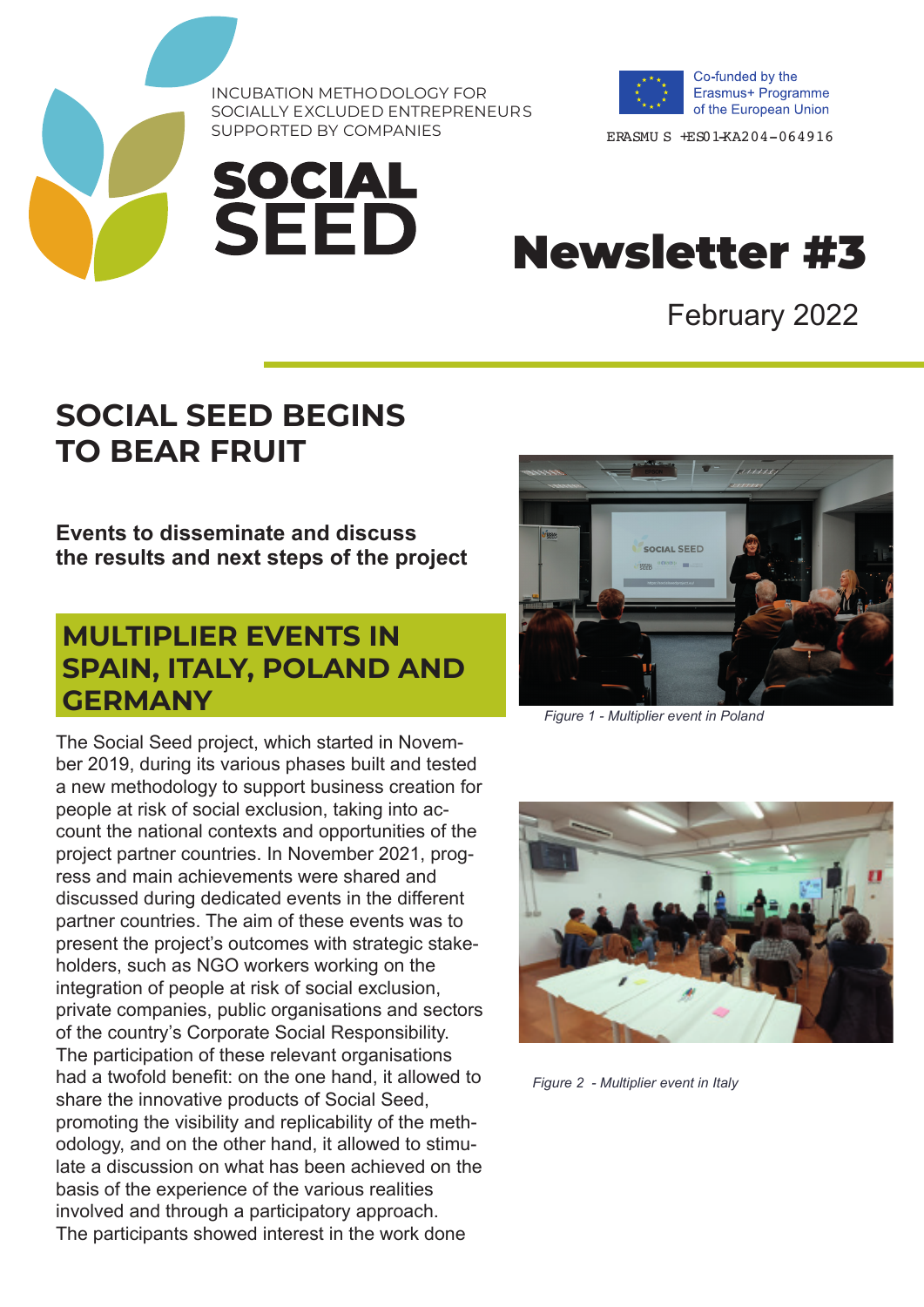within the project Social Seed and appreciated the organisation of the events. During the various sessions they paid constant attention and participated with relevant observations and suggestions that will be the basis for the finalisation and conclusion of the project. A further and final multiplier event will be held in April in Spain, with the aim of disseminating internationally all the results, with an invitation to replicate the methodology of social incubation for vulnerable groups.



*Figure 3 - Multiplier event in Spain*

#### **4TH TRANSNATIONAL PARTNER MEETING ONLINE**

The Social Seed partnership met on 20<sup>th</sup> December for the fourth TPM of the project. Several topics were discussed, such as:

- how to disseminate the results achieved by the social incubation methodology developed so as to maximise their potential
- how to maximise the potential of this methodology through the creation of an e-learning course for NGOs and enterprises interested in creating a social incubation pathway
- how to guarantee high standard results through a work of improvement and refinement of the achieved results
- how to guarantee the sustainability of the project, which sowed good practices that will have to germinate also after the end of the project itself.

The partners have developed several strategies, which will be implemented as they approach the final months of the project. The project has enabled strong growth not only for disadvantaged entrepreneurs, but also for the participating partner organisations, which have developed new competences and skills to be applied in this field.